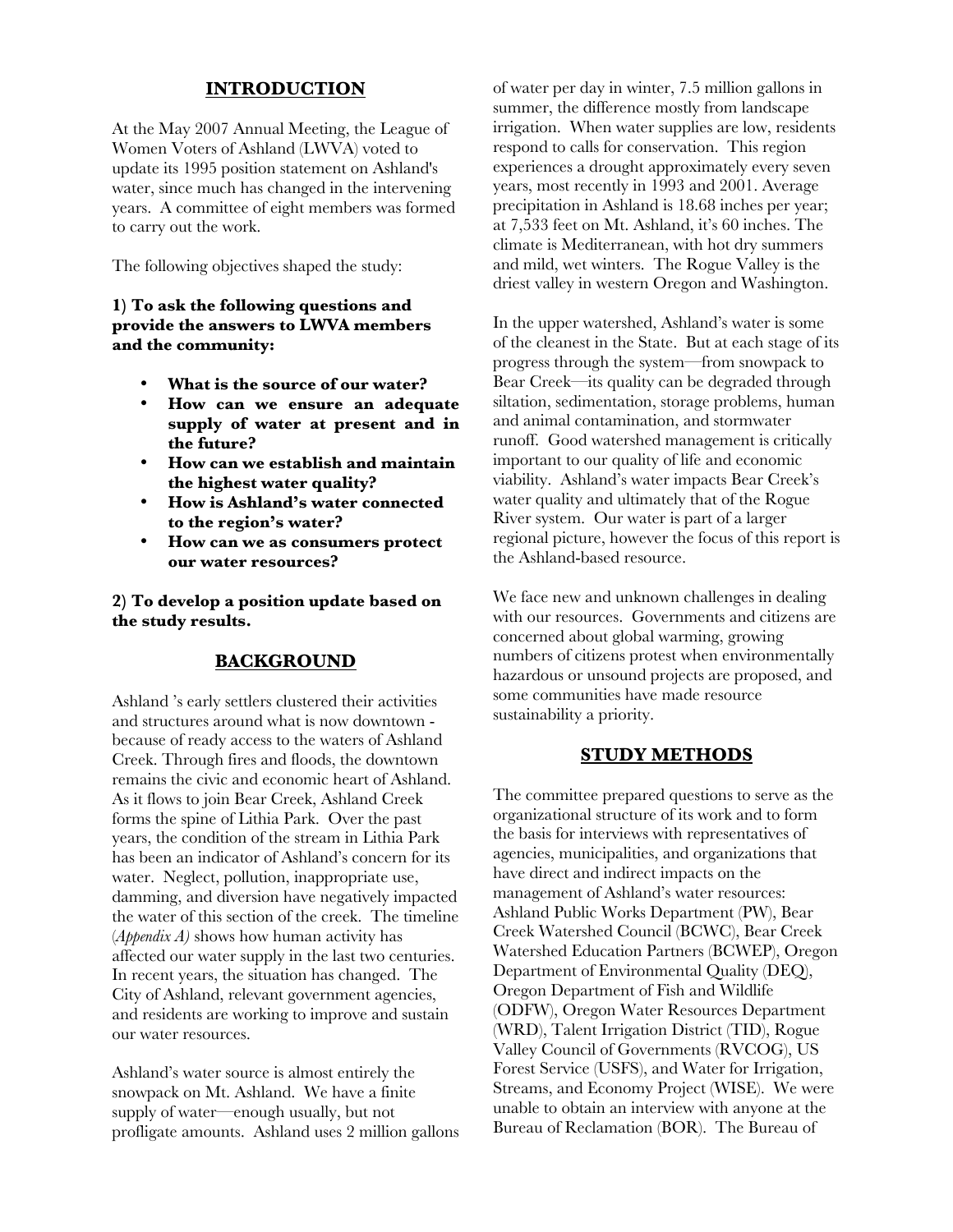Land Management (BLM) respondent indicated that, after a review of the questions, they would not be able to add any pertinent information to our study goals.

The committee also examined historical and recent documents, attended relevant meetings, held two informational meetings for LWVA and community members, and toured the sewage treatment plant. We have provided hyperlinks to all agencies or groups we interviewed.

## **FINDINGS**

This section is structured around the organizing questions on which we based our research and which we posed to key representatives of the entities noted above. Complete transcripts of interviews are on the LWVA website, http://ashland.or.lwvnet.org/; they also can be obtained by request.

Our study was well underway when the *Ashland Watershed Assessment 2007* (AWA) was issued. This comprehensive report was prepared by BCWC under a grant from the Oregon Watershed Enhancement Board. It contains valuable information and recommendations. http://www.bearcreekwatershed.org/MN.asp?pg=aws,

# **QUESTIONS**

### *(1) What factors or circumstances most seriously threaten the quality of Ashland and regional water supplies?*

Ashland's primary supply is runoff from Mt. Ashland. The upper watershed, between Mt. Ashland's slopes and Reeder Reservoir, is one of the cleanest sources of water in Oregon. Currently, the main threat to the quality of this supply is sediment from erosion in the watershed, some of it resulting from degradation of early logging roads. Fire in the upper watershed looms as a major potential danger.

Ashland's water suffers occasional algal blooms when the water in two of the feeder creeks is high in phosphorus and low in nitrogen. This is more a problem of taste than health; when necessary, the City adds copper sulfate to the water supply at Reeder Reservoir and is exploring other treatment options.

The lower part of the Ashland watershed, from Reeder Reservoir through downtown to its confluence with Bear Creek, is threatened by various sources of point and non-point pollution. These problems affect the water quality of Ashland and Bear Creeks but not Ashland's drinking water.

Ashland, as part of the larger Bear Creek Watershed system, is responsible for maintaining the highest quality and quantity of water drainage and discharge into Bear Creek. Ashland meters usage by anyone who is billed for water, including irrigation water. The City is required to provide a live flow in Ashland Creek for downstream needs. It is important to improve the quality of summer flows in Bear Creek in order to comply with current regulations.

TID monitors irrigation diversions, and WRD controls and monitors State water rights that are administered by regional Watermasters. Some Ashland residents regularly use TID water for irrigation. Ashland also occasionally uses TID water to supplement the supply in Reeder Reservoir. When used for human consumption, TID water exhibits some taste and odor problems. Some Ashland residents also use wells, which are threatened by runoff of pollutants from general human activities and commercial sources.

### **(2)** *What changes, policies, or programs are most important in maintaining and improving water quality in Ashland?*

The best way to preserve the high quality of Ashland's water supply is to preserve the watershed. That means reduction of fire risk through careful forest thinning and improved maintenance of logging roads. Specific short-term problems can be treated as they arise, such as adding copper sulfate to control algal blooms, testing a solar-powered circulation system, treating TID water with ozone when it is used as a supplement, and such. Tighter controls over surface water pollutants would lead to improved quality of discharge to Bear Creek.

**(3)** *What steps will be most effective in ensuring that Ashland and the region meet current and future water demands? Which entities should be responsible, and how will projects be funded?*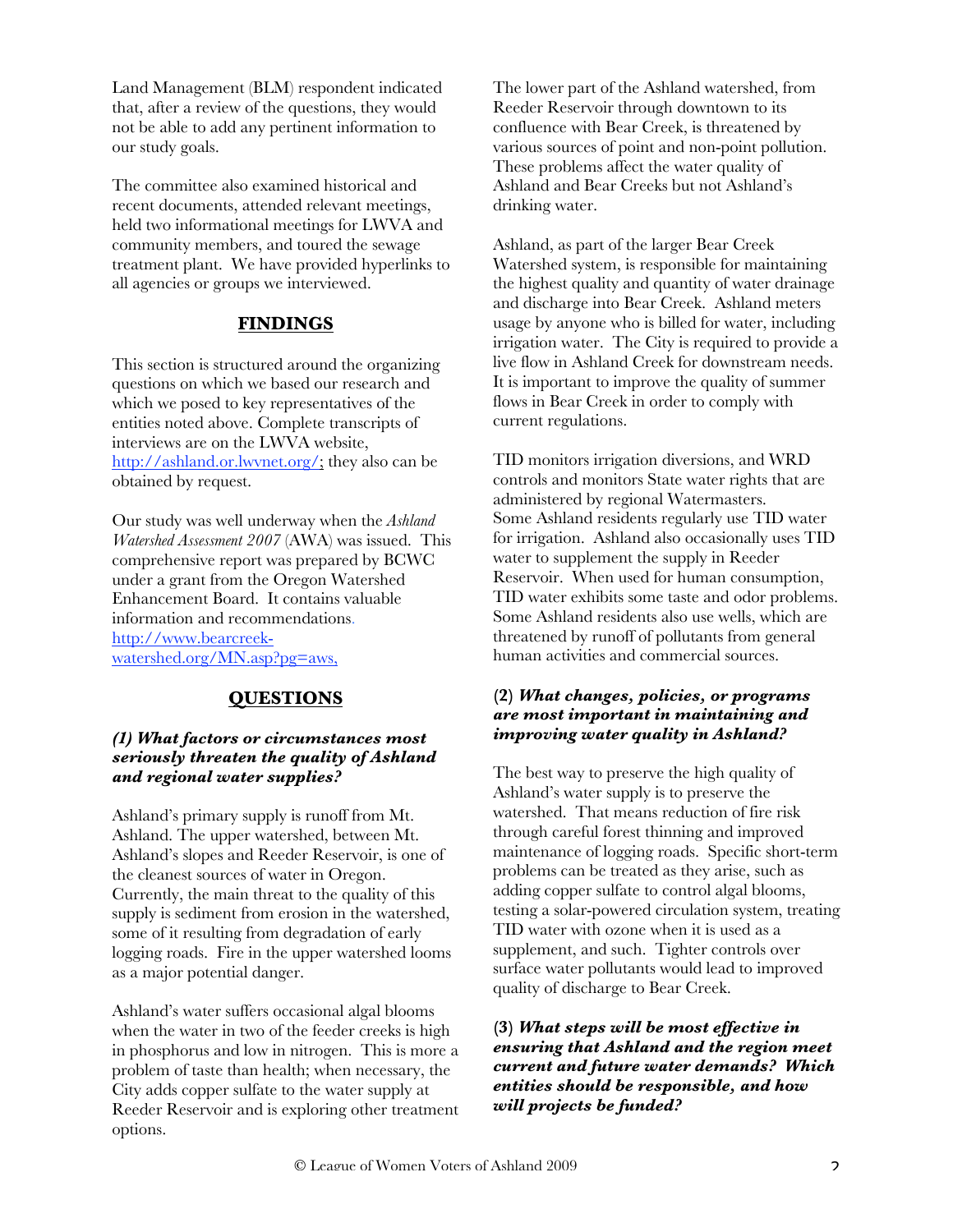Primary long-term threats are overuse and misuse. Ashland's climate is semi-arid so high levels of summer use will increase along with population growth and development. Although Ashland itself is not likely to grow dramatically  $(+/- 5,000)$ , other areas of Jackson County are expected to double in size by 2050, which could lead to substantial regional water shortages in the future.

The most important long-term steps to ensure meeting future needs would focus on several issues.

- "Right water, right use" such as using different sources of water for different purposes such as substituting TID or gray water for yard irrigation and other uses that do not require high-quality potable water.
- Conservation of all types of water such as improving yard-watering practices, xeriscaping, and reducing household use of potable water.
- Minimizing evaporation from the TID supplies by sealing and covering open ditches and canals.
- Completion of the Talent Ashland Phoenix Intertie (TAP) to assure supplemental supplies for peak demands and drought situations.

Implementation and funding of WISE and TAP will have to come through local, State, and Federal agency involvement and would likely entail partial funding by property owners who use the current TID system.

Virtually all interviewees commented that WISE needs to be authorized, funded, and implemented. WISE is a conservation project which will help the region to respond to increasing water demands by piping, lining, and rerouting existing irrigation canals and, in some cases, constructing new lines. Enabling legislation has been supported in the U.S. House of Representatives, but no funds have yet been appropriated.

### **(4)** *How does Ashland coordinate its compliance with Federal and State water regulations***?**

Ashland faces no compliance problems for drinking water. Current practices meet Federal and State guidelines for the treatment plant and current coordination is excellent. However, maintaining adequate storage capacity and excellent water quality in Reeder Reservoir will be a continuing concern.

The principle compliance problems in Ashland relate to meeting Phase II Stormwater regulations, meeting the new TMDL requirements set in July 2007, and controlling the temperature of the discharge into Bear Creek.

The "Oregon Plan" requires all natural resource managers to meet regularly to share information, discuss problems, and coordinate activities; DEQ coordinates many meetings. The Rogue Basin Coordinating Council (RBCC) also meets regularly to coordinate the activities of the regional watershed councils.

### **(5***) What mechanisms are in place or anticipated to address Ashland's preparedness to deal with future water shortages?*

- Future shortages will be due primarily to drought and secondarily to population growth.
- Conservation is a clear long-term necessity.
- The TAP Intertie could help address short-term deficits.
- Increased long-term storage mechanisms, including cistern, ponds, and off-channel storage will also be helpful.
- Implementation of the WISE Project could improve efficiencies in agricultural water usage.

### **(6)** *What ordinances and policies are in place for watershed protection and pollution abatement?*

TDML standards have recently been developed which require that Ashland measure and report sediment entering Reeder Reservoir as well as its storm drain system. Ashland is still completing its Riparian Ordinance and is updating its Stormwater Master plan. The proposed Riparian Ordinance will require better control of sedimentation, erosion, and degradation. BCWC is promoting increased tree cover in riparian areas and general riparian area restoration; both activities would be encouraged under Ashland's new ordinance.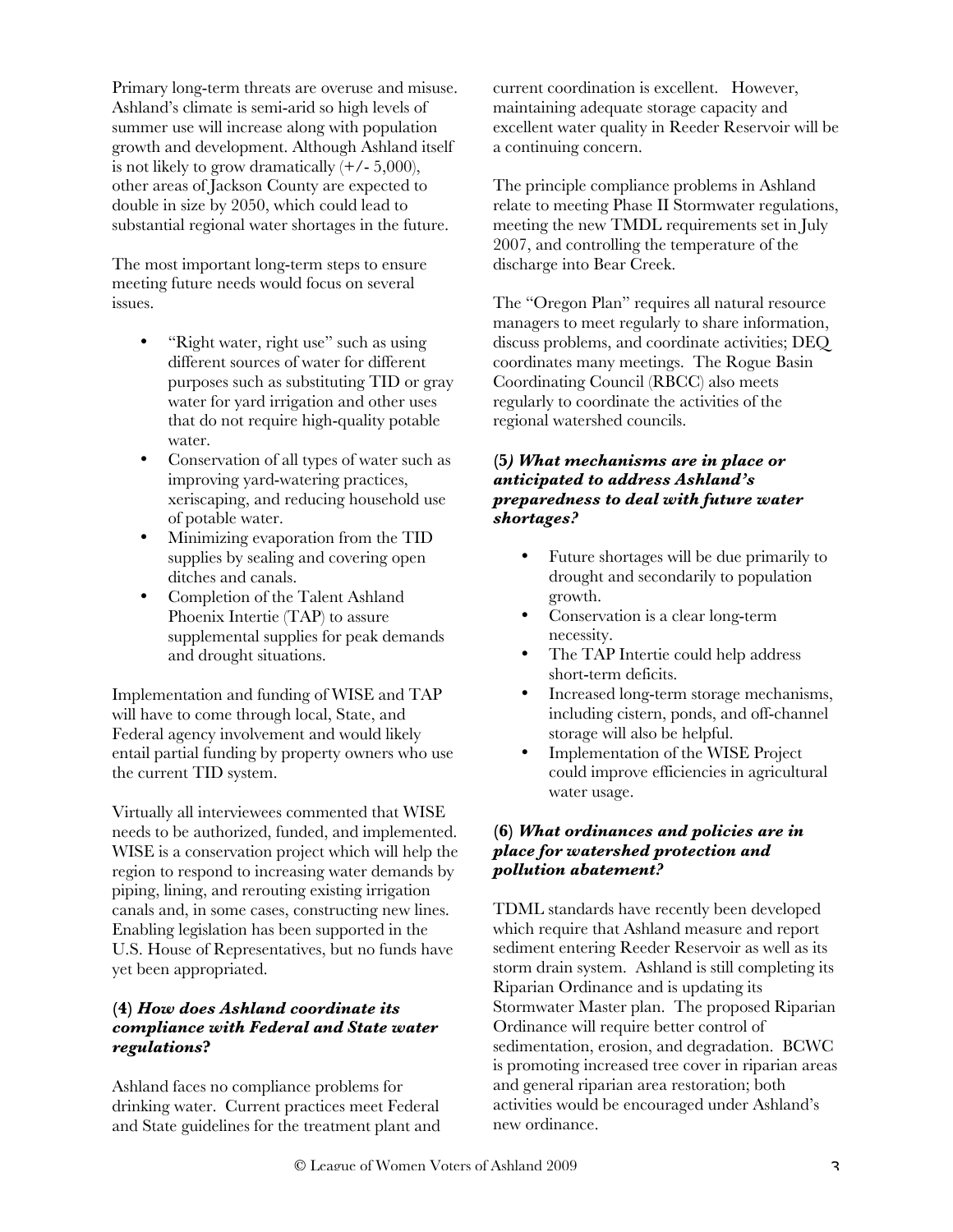The City is required to monitor inputs to Bear Creek to ensure compliance with the Clean Water Act, but illicit discharges and non-point-source pollution are very difficult to monitor. Protection of existing wetlands and drainage areas and the development of bioswales can help maintain water quality by reducing non-point source contamination and improving the quality of discharge into Bear Creek.

## **(7***) What policies and programs are in place or anticipated to reduce demand for water***?**

Ashland's current conservation plan could be strengthened. The region must emphasize the "right water, right use" principle. Implementation of this principle would increase the available supply. Residents must be made aware that treated and/or re-used water is acceptable and appropriate for many uses.

Education about measures individuals can take to conserve water is vital throughout the region. While it isn't possible to regulate everyone, it is possible to educate most.

## **(8***) How should the public be involved in protecting water quality and supplies?*

Citizen participation is the key. Provided full information, Ashland's residents cooperate in conservation efforts. Using less fertilizer and fewer pesticides, washing cars in car washes rather than on streets and driveways, controlling contaminating runoff, and radically reducing irrigation, among other measures would all help improve Ashland's water quality. Conservation pricing has helped to control water usage. The community could appoint more stream stewards to monitor small neighborhood streams and stencil storm drains. Public education about the need to support funding for necessary projects would result in their implementation.

### **(9)** *How do the various agencies coordinate their activities?*

All agency representatives believe that coordination in this region is working. The WISE Advisory Committee has participation from 19 stakeholder groups. RVCOG, a regional liaison between local and State agencies, prepares grant applications for local agencies and helps implement regulations. RBCC facilitates

information exchange between the various regional watershed councils.

### **(10***) How is water usage measured in areas surrounding Ashland***?**

Measurement and monitoring of wells in Jackson County is spotty, and many uses of well water are exempt from regulation. Not all wells are monitored and existing records are not complete. Groundwater flow through wells is extremely difficult to measure here. Many wells in the County are monitored for changes in static water level and help to forecast trends in groundwater availability.

TID has gauges at its diversion points where water leaves canals, but summer tailwaters from Ashland and Wright's Creek are not monitored. Privately controlled diversions from Tolman and Ashland Creeks are also not monitored, and this high quality water feeds back into the storm drain system in a degraded state.

Much water monitoring is still driven by individual complaints. Agricultural usage would be monitored if the WISE project were fully implemented.

### **CONCLUSIONS**

The engagement and professionalism exhibited by the public officials and agencies involved in water management in the region and in Ashland are exemplary. The representatives of the agencies we contacted or interviewed were cooperative, informed, and forthcoming. Ashland's handling of water resources has developed considerably over the 13 years since our last study, and the City's residents seem to be inching toward sustainability of its water resources. Increased education and awareness can lead to more careful usage and conservation. Work is underway in watershed protection, wastewater release compliance, stormwater system upgrades, and conservation. Progress is being made toward adoption of a riparian ordinance, authorization of WISE, authorization of gray water uses, monitoring of irrigation withdrawal, completing the TAP Intertie, and other improvements.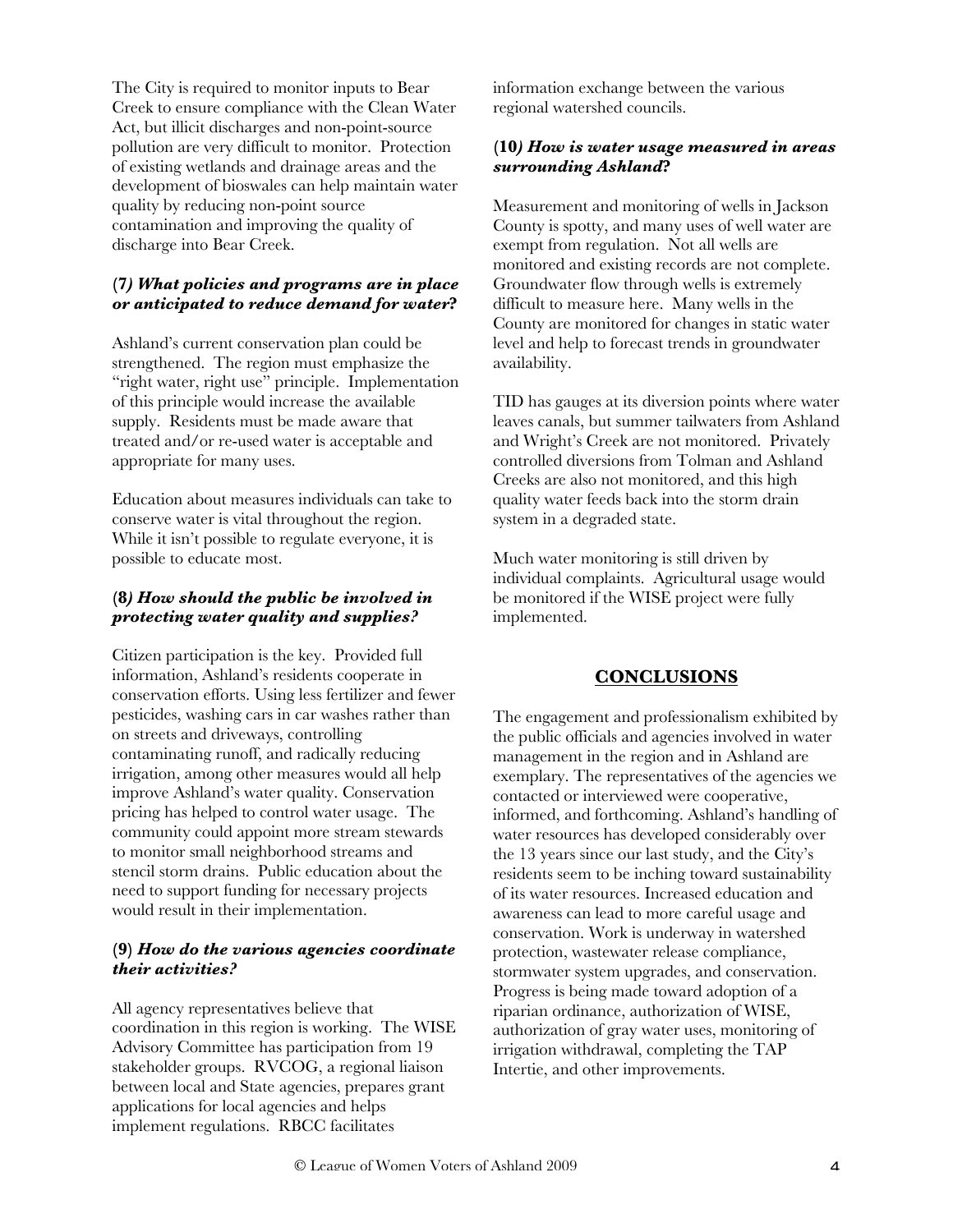## **RECOMMENDATIONS**

The City of Ashland should have access to the water that it needs, but that need must be conditioned by rigorous, voluntary conservation and "right water, right use" principles, including the use of gray water and treated wastewater - at least for irrigation. The wastewater treatment plant should be continually upgraded as new developments in water treatment systems become available.

The *AWA* Action Plan (Chapter XII) contains detailed, prioritized recommendations for management of the watershed. Implementation of those recommendations will depend on available funding and on competing demands but would help to ensure high quality and appropriate quantity of our water resources.

Although representatives of the agencies we contacted hope for great things from WISE, many believe that this proposal is far from having secure funding and will need substantial support (monetary and political) from municipalities, organizations and the public. An educated public can help move this project forward but the time horizon is long.

Some critical activities are within civic and volunteer capabilities right now since all residents affect our water supply by their use of water and their understanding of the nature of this vital resource.

• Our schools and community groups need to make increased commitments to conservation education; highlighting the needs of water for humans, wildlife, fish, and plants; the right kinds of plants for our Mediterranean climate; the right kinds of water for the right uses; the ways that water can be conserved in the home, and so forth.

• The City could increase its conservation information program outreach and might consider increasing its incentive programs for conservation actions.

• Volunteer groups could consider assuming responsibility for the "Education and Outreach" projects in Chapter XII of the AWA.

• The public should be urged to inform itself by attending relevant council and other policy input meetings to help shape the outcomes.

• Citizens should be encouraged to alert the media about newsworthy water issues (e.g., some of the restoration work done by the USFS and BCWC).

• Restoration of accessible riparian areas should become a top priority for the City of Ashland; with major publicity efforts and the involvement of City employees, organizations, local schools, Southern Oregon University, and adult volunteer organizations, using the expertise of relevant agencies and our local watershed council.

• Stormwater education should be offered to residents in various neighborhoods around Ashland. Many do not realize that they are polluting our water when they let leaves, cleaning solutions, oil, pesticides, fertilizers, car-washing effluents, and general debris wash down storm drains.

• Discussion of TID water distribution and uses should be started, incorporating information on the "right water, right use" concept. Many residents who live on or near the TID ditches and canals have little or no knowledge about the system operation.

#### **AGENCY LINKS**

Ashland Public Works Dept: http://www.ashland.or.us/SectionIndex.asp?Secti onID=428

Bear Creek Watershed Council: http://www.bearcreek-watershed.org/

Bear Creek Watershed Education Partners: http://www.bcwep.org/

Oregon Department of Environmental Quality: http://www.deq.state.or.us/

Oregon Department of Fish and Wildlife: http://www.dfw.state.or.us/

Oregon Water Resources Department: http://www.wrd.state.or.us/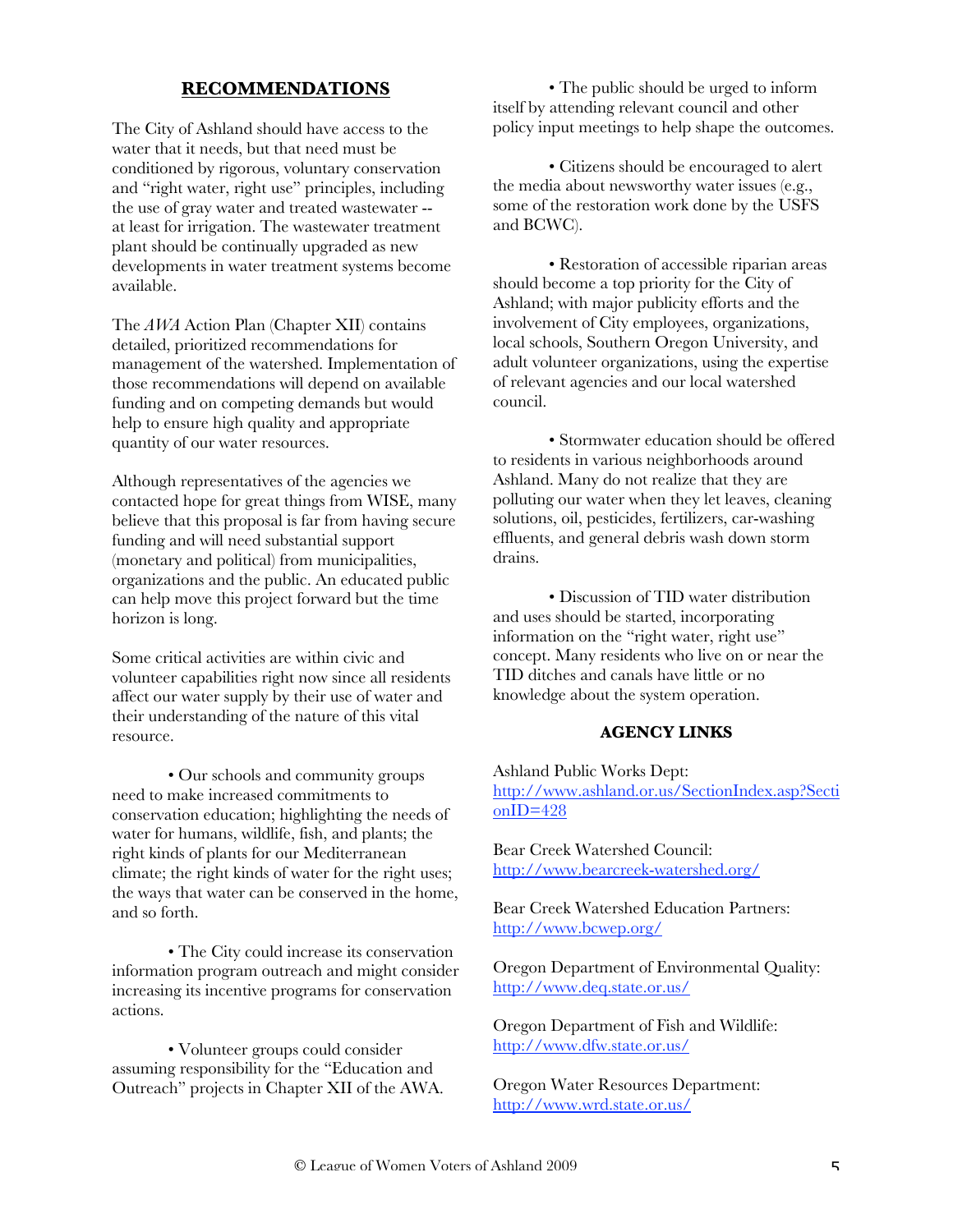Talent Irrigation District: http://www.talentid.org/

Rogue Valley Council of Governments http://www.rvcog.org/

U.S. Forest Service: http://www.fs.fed.us/

Water for Irrigation, Streams, and Economy Project (WISE): http://www.wiseproject.org/

Bureau of Reclamation: http://www.usbr.gov/

Bureau of Land Management: http://www.blm.gov/

### **ACKNOWLEDGEMENTS**

Prepared by the League of Women Voters of Ashland. Research: Gloria Craven, Kate Culbertson, Barbara Jarvis, Valentine Jones, Anita Nevison, Eleanore Perkins, Susan Rust, Vanya Sloan. Writing: Eleanore Perkins. Editing: Kate Culbertson, Susan Rust.

#### **GLOSSARY**

**Bioswale:** drainage course designed to remove silt and pollution from surface runoff water.

- **Drinking water or potable water**: water that can be consumed or used without risk of immediate or long-term harm.
- **Gray water:** wastewater generated from domestic processes such as dish washing, laundry, and bathing (water from toilets is blackwater); it comprises 50-80% of residential wastewater.
- **Groundwater:** water beneath the ground surface in soil pore spaces and in the fractures of lithologic formations. A unit of rock or an unconsolidated deposit is called an aquifer when it can yield a usable quantity of water. Groundwater is the source of wells and springs.
- **Non-Point Source Pollution:** water that runs over the surface of fields, roofs, roads and other impervious surfaces, carrying these materials to water bodies.

**Point Source Pollution:** direct discharges (end of pipe or ditch) of pollutants that could affect water quality.

**Riparian area:** a narrow strip of land that borders creeks, rivers, or other bodies of water. Because of their proximity to water, plant species and topography of riparian zones differ considerably from those of adjacent land.

**Stormwater:** water from **precipitation** that does not soak into the ground becomes surface runoff (which can carry contaminants) either flows into surface waterways or is channeled into storm drains.

**Surface water:** water in streams, rivers, or lakes. When rain falls on the ground or when snow melts, much of this precipitation drains across the surface of the earth and collects in ravines, streams, and creeks.

**Tailwater**: excess surface water from irrigation.

**TMDL**: Total Maximum Daily Load: defined amount of pollutant that can enter a water and still maintain beneficial use for water.

**Watershed:** a drainage basin where water from rain or snow melt drains downhill into a body of water, such as a river, lake, reservoir, estuary, wetland, sea or ocean. The drainage basin includes both the streams and rivers that convey the water as well as the land surfaces from which water drains into those channels and is separated from adjacent basins by a drainage divide. The drainage basin acts like a funnel, collecting all the water within the area covered by the basin and channeling it into a waterway.

### **INTERVIEWS**

### **Paula Brown, Ashland Public Works, 2/1/08.**

**Richard Best, Bear Creek Watershed Council (BCWC), 1/22/08.**

**Sam Whitridge, Bear Creek Watershed Education Partners, 3/25/08.** 

**Bill Meyers, Oregon Department of Environmental Quality, 6/10/08.**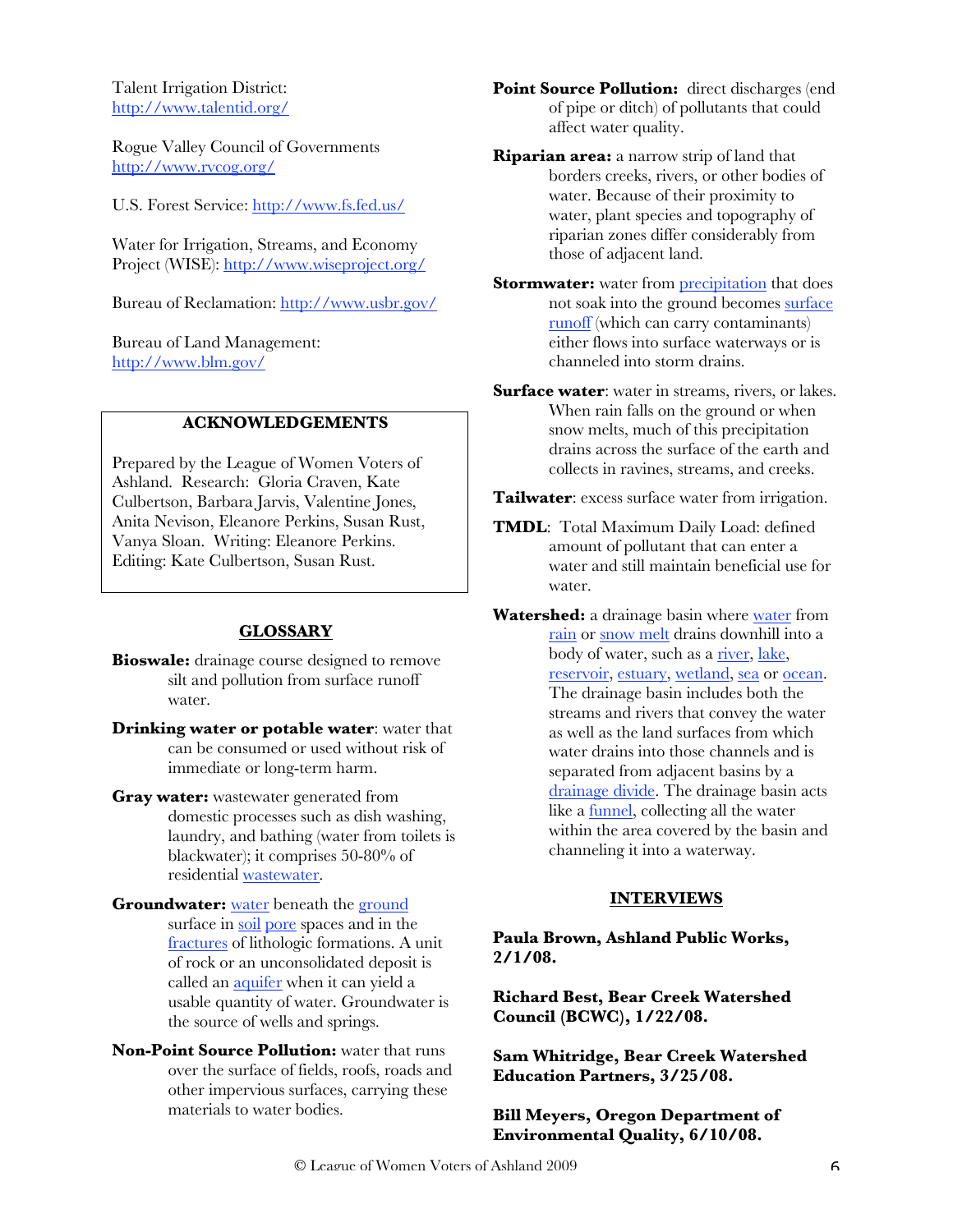**Jay Doino, State of Oregon Department of Fish and Wildlife (ODFW), 3/5/08.**

**Craig Harper, Rogue Valley Council of Governments (RVCOG), 1/30/08.**

**Jim Pendleton, Manager, Talent Irrigation District (TID), 1/22/08.**

**Chris Park and Susan Maiyo, US Forest Service (USFS), 4/2/08.**

**Larry Menteer, State of Oregon Watermaster, Jackson County, 4/11/08.**

**Steve Mason, WISE, 6/9/08.**

#### **OTHER SOURCES**

**Atwood, Kay.** *Where Living Waters Flow: An Overview of Ashland's Water Source***, OR, 1998. http://soda.sou.edu:8081/soda/main.jsp ?flag=browse&smd=1&awdid=2**

**Bastasch, Rick. The Oregon Water Handbook, OSU Press, 2006.**

**Bear Creek Watershed Council,** *Ashland Watershed Assessment***, 2009.**

**League of Women Voters of Oregon. Water in Oregon—Not a Drop To Waste, Part 1: Regulating Water in Oregon. LWVOR Educational Fund, OR, 2009.**

**RVCOG. Our Region Final Report. Department of Land Conservation and Development, 1998.**

**Siskiyou Research Group. Ashland Creek 2000 Level II Stream Survey Report, Rogue River National Forest, Ashland Ranger District, Oregon, 2001.**



### **APPENDIX**

### **Timeline of Human Activities Affecting Streams in the Ashland Assessment Area**

**1852** - **First Donation Land Claims filed for land along Ashland Creek. (Note: gold had already been discovered near Jacksonville.)** 

**1852 - Abel Helman and the Emery brothers build water-powered sawmill on banks of Ashland Creek. (This kind of mill needed a small dam to route water through a flume downhill to the mill. The water powered the mill wheel and then flowed back into the stream. Ashland Creek is a pretty large stream; however, it is possible that this and other waterdriven mills almost dried up the creek during the summer months.)** 

**1854 - Helman, Emery and M. B. Morris built a (water-driven) flour mill along Ashland Creek at what is now the open lawn at entrance to Lithia Park.** 

**1855 - Abel Helman wanted to establish a town, so he gave away twelve lots around the open space in front of the mills as a nucleus for a permanent town site. A blacksmith shop, meat market, carpenter**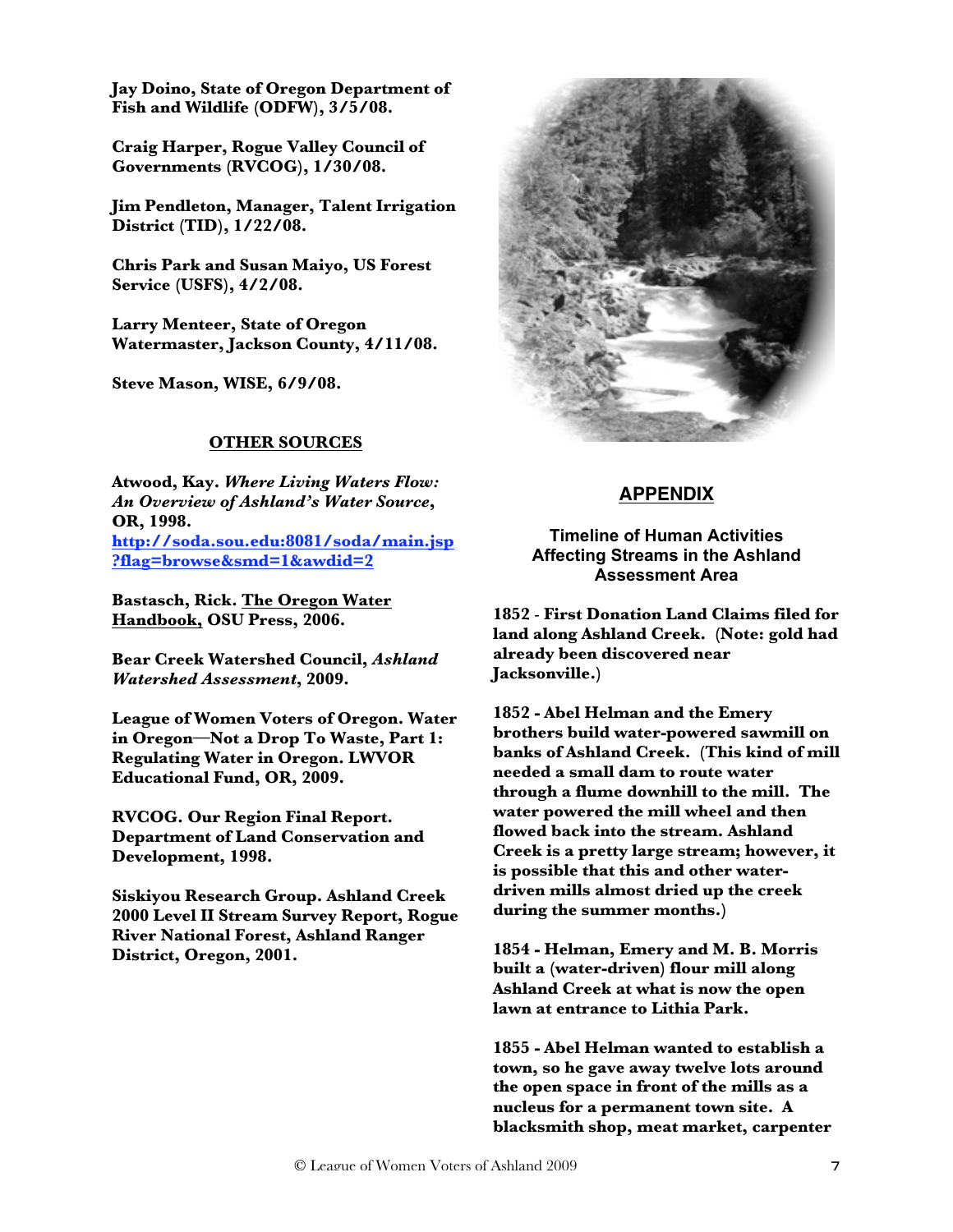**and cabinet shop, and wagon shop moved in. This area is the plaza today.** 

**1855 - Ashland had 23 adult residents and a handful of children.** 

**1861 – Commercial fishing starts on the Rogue River (Prevost et al. 1997).** 

**1867 - The Ashland Woolen Mills was built on Ashland Creek where the building housing Hanson Howard Gallery/Thai Pepper/now stand. It made underwear, hosiery, and shawls and blankets. The mill operated day and night six days a week. Everything was made from wool produced locally. (During the late 1800's, tens of thousands of sheep were grazed in mountain meadows in what are now the Rogue River National Forest and the Cascade-Siskiyou National Monument. Although smaller and lighter than cattle, sheep crop vegetation very close to the ground while grazing. Some local plant ecologists believe that sheep grazing was responsible for significant vegetation changes and erosion problems, especially in the soft granitic soils near Mt. Ashland.)** 

**1874 – Ashland population 300 (only Caucasians counted).** 

**1880's - RR line completed (with stream crossings).** 

**1888 - Ashland Electric Power and Light Company obtained water rights from Ashland Creek and built a power plant where the tennis courts are now in Lithia Park.** 

**1891 - Gold discovered in hills above what is now Park Street. Tunnel dug to follow gold in quartz vein. Only about \$500,000 gold found. Mine closed 1942 as wartime measure.**

**1890's – Chautauqua lecture series incredibly popular. People traveled from all over area to camp along banks of Ashland Creek, now Lithia Park.** 

**Early 1900's – There was a water-driven sawmill on Ashland Creek, just above the plaza (next to old flour mill?), and another on Neil Creek, south of town.** 

**1904 - City installed a comprehensive sewer system.** 

**1906/7 - President Teddy Roosevelt expanded area of the Ashland watershed designated for city water production via presidential declaration.** 

**1908 - City voted to dedicate old mill site as well as all city-owned property (except not the quarry and a few other spots) forever as a city park: the beginnings of Lithia Park. Old flour mill and adjacent stock pens torn down. Team hitching and watering area had been near old mill. A new hitching rack was provided on Water Street "where will be found cool shade and plenty of water from Ashland Creek.... "**

**1910 – Huge forest fires in the upper Ashland Creek watershed (USFS 1995).** 

**1916 - Auto campground established on the banks of Ashland Creek.** 

**1916 – Talent Irrigation District established to serve commercial orchards. Ashland area orchards shipped thousands of boxes of fruit by train.** 

**1921 – Savage Rapids Dam on the Rogue River is built to divert water for irrigation. Fish ladders are poorly designed and to this day only allow limited fish passage.**

**1924 – Emigrant Dam (smaller concrete version, 110' high) constructed for irrigation.** 

**1928 - Reeder Reservoir constructed. Crowson Reservoir on Terrace Street also constructed as part of same project.** 

**1929 - City and U. S. Department of Agriculture enter a cooperative agreement to conserve and protect the City's water supply.** 

**1900 – Population 3000.**